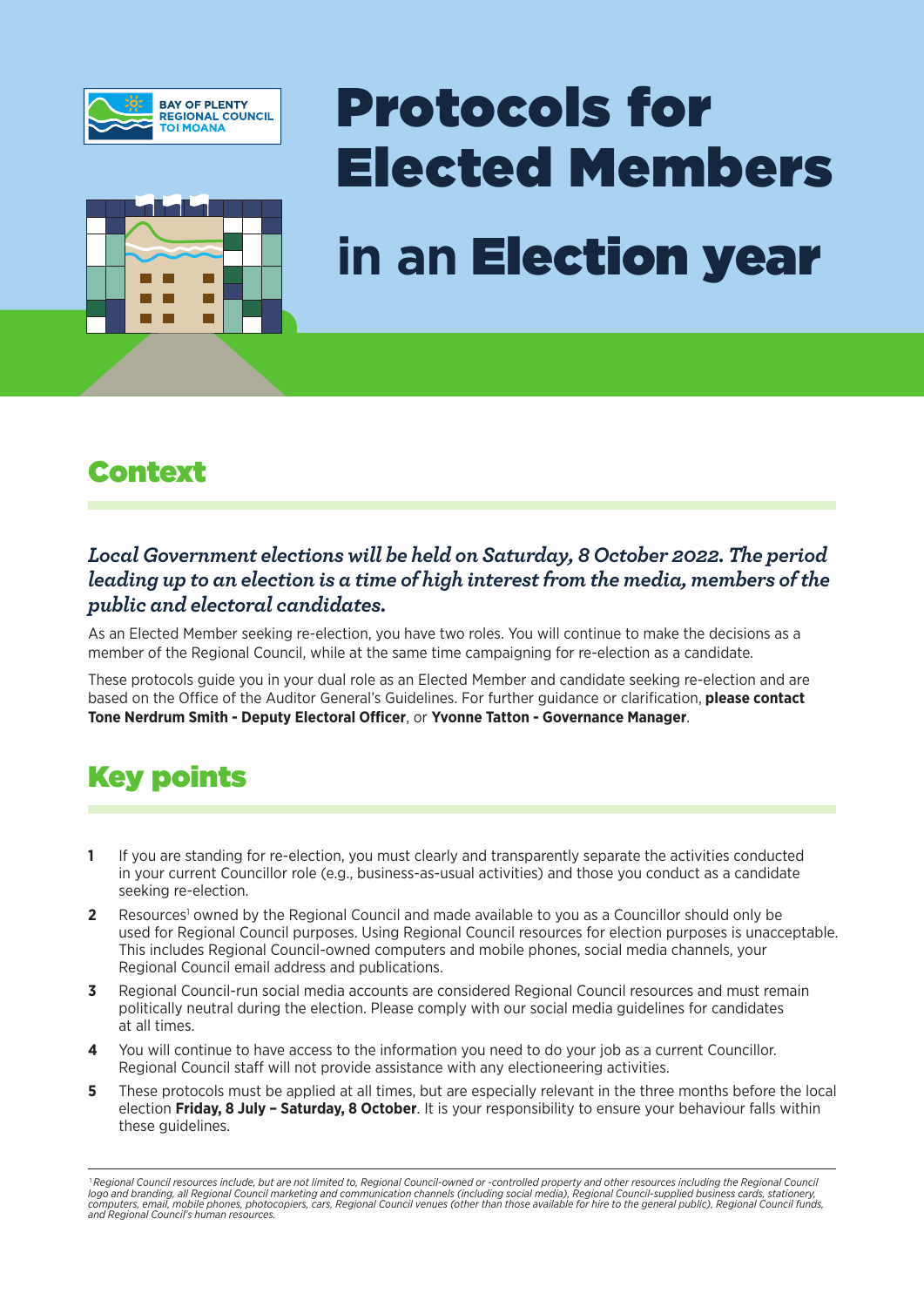## Continuation of Regional Council business

#### *The normal business of Regional Council continues during the pre-election period. Councillors seeking re-election must balance and differentiate between these two roles.*

Leading up to the election, Elected Members continue to have the right and responsibility to govern and to make decisions.

However, be mindful of an increased level of media and public scrutiny during this period and make a clear and transparent distinction between your activities as an Elected Member and your activities as a candidate.

## Use of Regional Council resources

#### *Regional Council must not promote, nor be perceived to promote, the re-election prospects of a current member. The use of Regional Council resources for re-election purposes is unacceptable.*

Regional Council would be directly promoting a member's re-election prospects, if it allows current Elected Members to use Regional Council resources explicitly for campaign purposes. This includes all Regional Council communications facilities (such as Regional Council branding, stationery and postage, social media channels, and communications devices).

Regional Council communications will be restricted during the pre-election period, to remove any perception that the Regional Council is helping Councillors to promote their re-election prospects over other candidates.

#### **Therefore, during the pre-election period:**

- Regional Council resources must not be used for campaigning purposes. This includes Regional Councilsupplied computers, social media channels, email addresses, mobile phones and telephone numbers.
- Any current Regional Council promotion of Elected Members will be suspended.
- Elected Members will be required to comply with Regional Council's social media guidelines for candidates in all aspects of their role. Refer *Attachment 1*.
- Where possible, staff will comment on, or issue media releases as required. Journalistic use of information that may raise the profile of a member will be discontinued.

Your Regional Council contact information will still be available (for example on the Regional Council website or in the Annual Report) so your constituents can contact you about Regional Council business. However, you should not be using your Regional Council-supplied email address or mobile phone for electioneering purposes. If someone contacts you regarding the election on either of these channels, you should reply from your personal email address or mobile phone.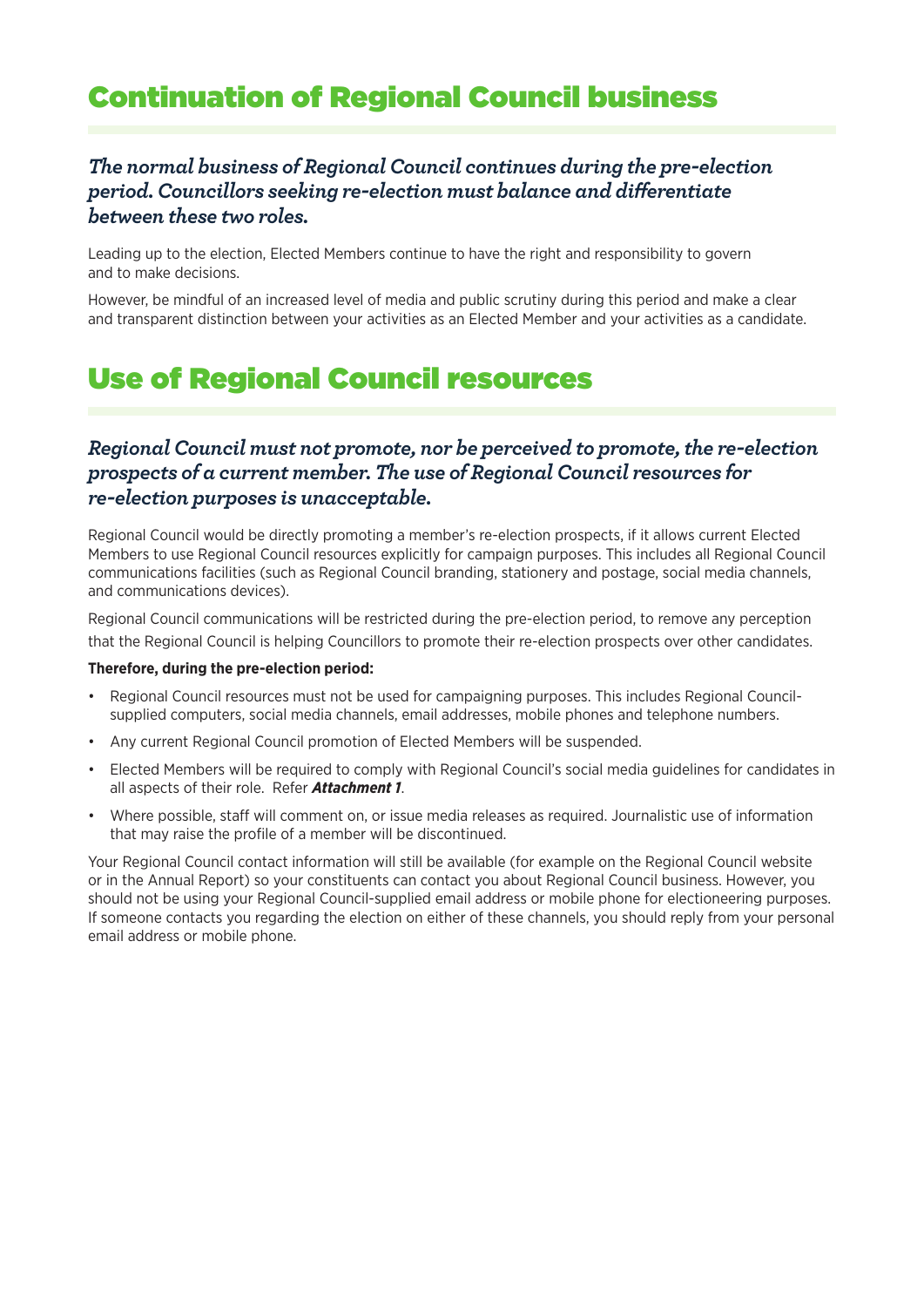## Social media

*Regional Council's social media channels are Regional Council resources and must remain politically neutral during the election. Elected Members seeking re-election must follow Regional Council's social media guidelines for candidates at all times, and not comment on, share, or otherwise use Regional Council social media channels for electioneering.*

Regional Council has produced a set of social media guidelines for candidates – *Attachment 1*. You must comply with these guidelines at all times.

Regional Council's social media channels will remain neutral at all times. Regional Council will promote elections and the importance of voting, but will not associate these posts with any candidates.

#### **Please note that for the period of the election:**

- Regional Council's social media channels must not be used by anyone for campaigning purposes. Any campaign-related material (including posts related to nominations and candidacy) will be removed.
- Regional Council social media accounts will not follow any candidates. This may result in your account being unfollowed.
- You may not reply to comments or posts on Regional Council's social media channels encouraging people to like or follow your social media accounts.
- You may not rate, review, check-in or tag the Regional Council's social media channels in your own posts or comments.

Advice on how to effectively and safely use social media during the election period can be found in the social media guidelines for candidates.

# Availability of information

#### *Elected Members will have access to the information they need to discharge their roles during an election time and their Regional Council contact information will still be publicly available. However, Regional Council staff will not provide assistance with electioneering activities.*

You will continue to be supported in your role as an Elected Member. However, information requests should be clearly related to Regional Council business and not for re-election purposes.

Information requests for election purposes are welcome and will be carried out in accordance with the *(Local Government Official Information and Meetings Act 1987)*.

Where the Regional Council supplies information that is not already in the public domain to a candidate, the Regional Council may consider any broader interest in this information, alongside the requirement that Regional Council resources are not used to give an electoral advantage to any candidate, and at its discretion, make this information available to all other candidates.

# Application of protocols

As an Elected Member seeking re-election, it is ultimately your responsibility to ensure that your behaviour falls within these guidelines.

If you are unsure as to whether a particular action or request is in breach of these protocols, you should **seek advice from the Electoral Officer (Warwick Lampp, 021 498 517)** or **Deputy Electoral Officer (Tone Nerdrum Smith, 0276 227 248)** or **Governance Manager (Yvonne Tatton, 021 929 243)** as soon as possible.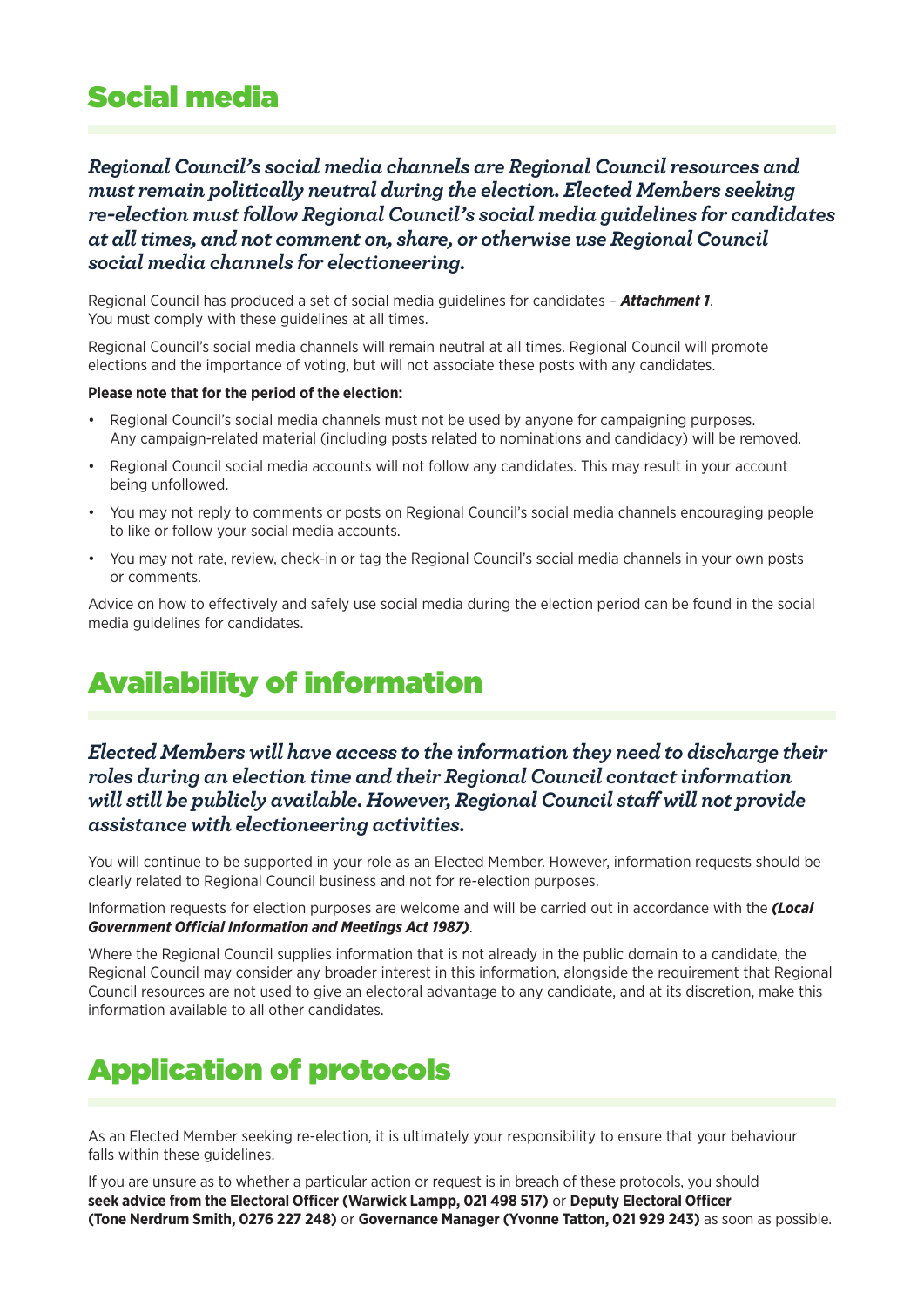## Bay of Plenty Regional Council's social media guidelines for candidates

#### *Candidates must comply with the following guidelines for social media use and presence related to campaigning.*

#### Things to be aware of:

- Election advertising, using any media, including social media, must identify the person under whose authority they have been produced, as per sections 113-115 of the Local Electoral Act 2001. This means in your profile photo/bio, you must have a statement saying that all content/images on your social media channel are authorised by you or your agent. You must include a physical address in the authorisation statement.
- The Regional Council's social media accounts *(listed in Appendix 1)*, including but not limited to Facebook, Twitter, Instagram, LinkedIn, Neighbourly and YouTube, are not permitted to be used as a communications channel by anyone (candidates or members of the public) for promotion, electioneering or campaigning. This also applies to all social media accounts owned by Regional Council-controlled organisations.
- The Regional Council's social media accounts are constantly monitored and any campaign related or electioneering content will be removed immediately.
- If Bay of Plenty Regional Council already follows your public social media accounts, please note you will be unfollowed three months prior to the election date. This protocol is in line with the *Local Electoral Act 2001*.
- Any social media post positive or negative made by any individual specifically relating to their own – or someone else's – nomination, intention to run for Regional Council, or election campaign, will be removed immediately.
- Candidates cannot reply to the Regional Council's social media posts, or share a comment encouraging people to like or follow their own social media accounts or any other electioneering tool. Any posts that do this will be removed immediately.
- Candidates must not link their own social media accounts (if they are used for campaigning purposes) to the Regional Council's social media accounts.
- Candidates cannot rate, review, check-in or tag the Regional Council's social media channels.
- The Regional Council's social media accounts will remain neutral. Bay of Plenty Regional Council will promote elections and the importance of voting, but will not associate these posts with any candidates.